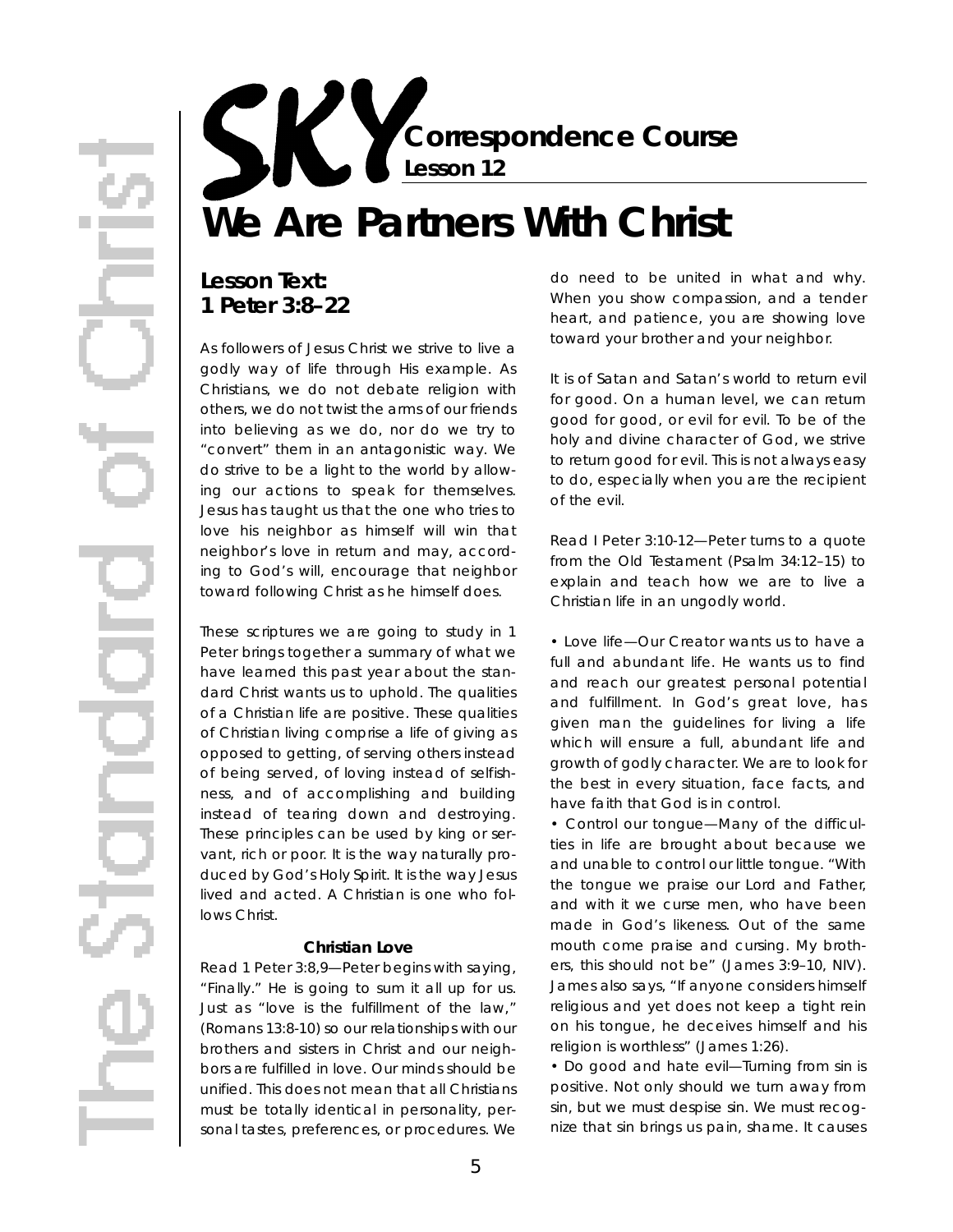harm not only to ourselves but all those around usthose that love us. Sin destroys people's lives—their homes, families, friendships, and health. Like the use of an illegal drug, sin seems fun and pleasurable, but its end result will alter our lives immeasurably.

• *Seek peace and pursue it*—Peace is the seed, and righteousness is the harvest. It is easy to find trouble. But it is hard work to achieve peace. Christ tells us, "Blessed are the peacemakers, for they will be called sons of God" (Matthew 5:9). We don't seek peace at any price, but for *righteousness* sake (James 3:13–18). In other words to keep peace we do not sin. We continue to do what is right in the eyes of God. What do we do when our enemies do take advantage of us? Peter gives us comfort in these words: "For the eyes of the Lord are on the righteous, and His ears are open to their prayers; but the face of the Lord is against those who do evil."

When life does not seem so good, turn to Psalm 34 and read the entire chapter. You can discover that life really *is* good and glorify God for the day.

### **The Lordship of Jesus Christ**

*Read 1 Peter 3:11–15*—Who can harm you if you do what is right and good. It is better to follow God's instructions or warnings than it is to fear what man will do to you. If you suffer for righteousness' sake, don't worry about it, God says you will be blessed. Peter encourages us as Christians to "be ready to give an answer to every man that asks you a reason of the hope that is in you with meekness and fear" (1 Peter 3:15). We should be prepared and happy to answer questions about our beliefs when asked by an interested person. We are to "sanctify" the Lord in our hearts. This means we are to turn our life away from sin and live to obey and glorify Jesus in all that we do. One way to know if you sanctify Jesus in your heart is the way you give witness for Christ, and how it shows in your life.

### **A Good Conscience**

*Read 1 Peter 3:16,17*— To have conscience means to have an awareness of right and wrong, impelling one to do what is right. As you study the Word of God and strive to live by it, you will develop a "good conscience" (Acts 24:16). When you have a good conscience, you will lose fear. "The Lord is on my side; I will not fear. What can man do to me?" (Psalm 118:6). Your conscience will lead you to do good when God and Jesus Christ are your teachers. The

guidelines by which we live our lives are often not the standards of the world. When we live by these principles, we will often suffer ridicule and even hatred for doing good.

### **The Example of Christ**

*Read 1 Peter 3:18*—Jesus was the "just" living a sinless life for the "unjust" in a dark and evil world (Acts 3:14). The light that Jesus offered provoked hatred and evil from those who were corrupt and unjust. Jesus suffered and died for these same people. He died for the sins of the world. Jesus suffered for doing good. Jesus did not fear what man would do to Him. He committed Himself completely to the will of God (1 Peter 2:23). Jesus died with a clear conscience. Jesus was then rewarded and blessed through the resurrection. When we decide to be baptized and follow Christ, we become partners with Christ.

*Read 1 Peter 3:19,20*—Peter uses the example of Noah and his family. During the one hundred and twenty years it took Noah to build the ark, he continued to warn and give a witness to the people. Noah did not fear men, but obeyed God. Peter drew the analogy between baptism and the flood—which only eight people were saved.

*Read 1 Peter 3:21,22*—The ceremony of baptism is not what gives us salvation. However, its rich symbolic meaning crosses the ages to remind us that baptism is an outward sign that the old man has died, and a new creature in Christ has begun. It symbolizes death, burial, and resurrection. It is our *belief* in the death, burial, and resurrection of Jesus Christ which will lead us in the steps of Christ. The rite of baptism is another example of Christ that we follow.

Nothing could be accomplished, overcome, or saved by a dead Savior. It is the fact that Jesus Christ died, and three days and three nights later the *Spirit* of God brought Him out of the grave—He is ALIVE! The FACT of the resurrected Jesus Christ is what will bring us up from the grave, will bring us into the Kingdom of God, and will save us.

A verse worthy to remember: **"For the eyes of the Lord are over the righteous, and his ears are open unto their prayers: but the face of the Lord is against them that do evil"** 1 Peter 3:12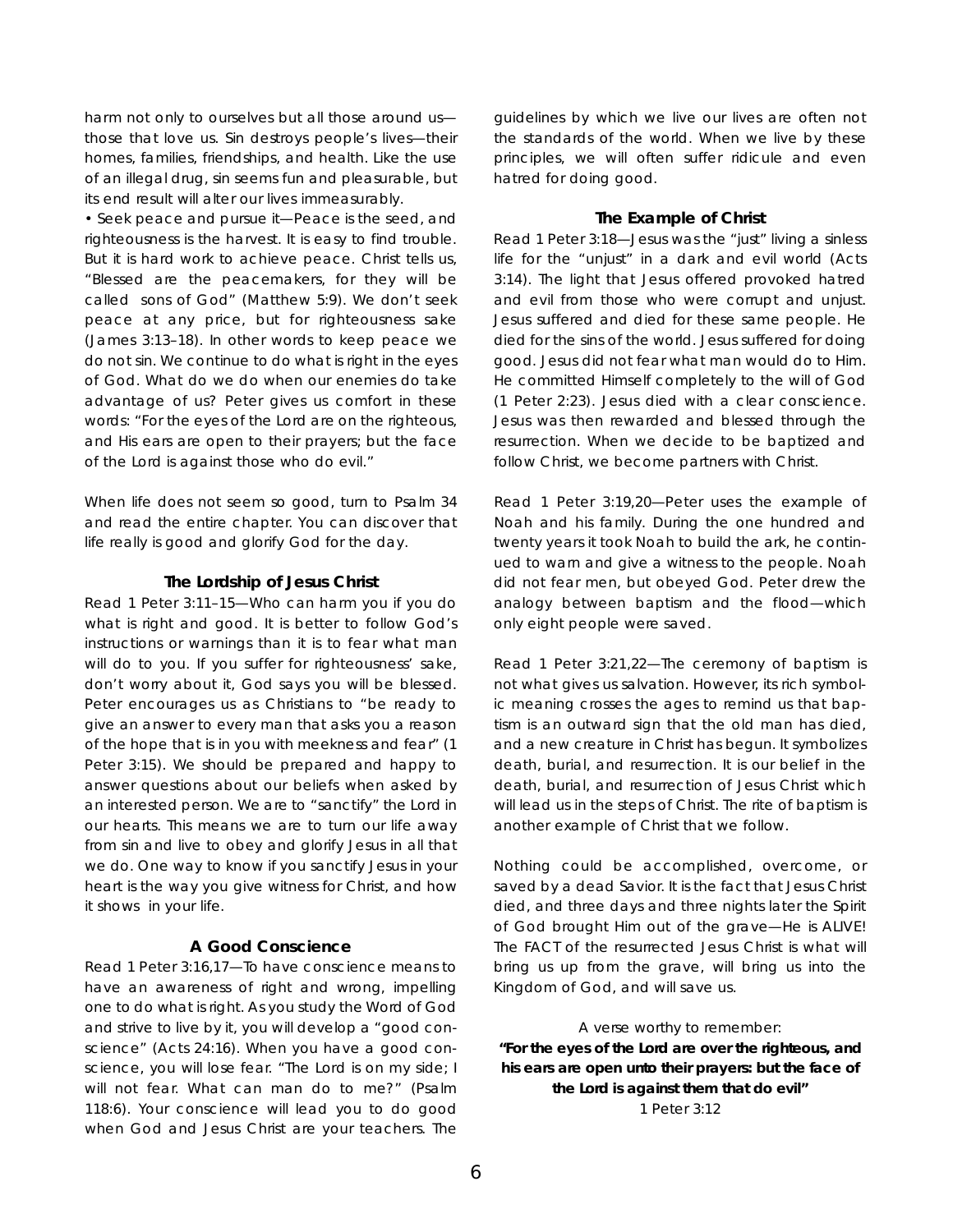

## **Questions and Answers**

- 1. We show that we are followers of Christ by:
	- A. What we say.
	- B. Where we attend church.
	- C. How we live.

### 2. As Christians, it is important to:

- A. Debate religion with friends and family.
- B. Pressure our friends and family into believing as we do.
- C. Be a good example through our actions.

## 3. Jesus taught us to:

- A. Condemn our neighbor.
- B. Love our neighbor.
- C. Avoid our neighbor.
- 4 . True/False—God wants all Christians to be identical in personality, personal tastes, preferences, and procedures. \_\_\_\_\_\_\_\_\_\_

\_ \_ \_ \_ \_ \_ \_ \_ \_ \_ \_ \_ \_ \_ \_ \_ \_ \_ \_ \_ \_ \_ \_ \_ \_ \_ \_ \_ \_ \_ \_ \_ \_ \_ \_ \_ \_ \_ \_ \_ \_ \_ \_ \_ \_ \_ \_ \_ \_ \_ \_ \_ \_ \_ \_ \_ \_ \_ \_ \_ \_ \_ \_ \_ \_ \_ \_ \_ \_ \_ \_ \_ \_ \_ \_ \_ \_ \_ \_ \_ \_ \_ \_ \_ \_ \_ \_ \_ \_ \_\_\_\_\_\_\_\_\_\_\_\_\_\_\_\_\_\_\_\_\_\_\_\_\_\_\_\_\_\_\_\_\_\_\_\_\_\_\_\_\_\_\_\_\_\_\_\_\_\_\_\_\_\_\_\_\_\_\_\_\_\_\_\_\_\_\_\_\_\_\_\_\_\_\_\_\_\_\_\_\_\_\_\_\_\_\_\_\_ \_ \_ \_ \_ \_ \_ \_ \_ \_ \_ \_ \_ \_ \_ \_ \_ \_ \_ \_ \_ \_ \_ \_ \_ \_ \_ \_ \_ \_ \_ \_ \_ \_ \_ \_ \_ \_ \_ \_ \_ \_ \_ \_ \_ \_ \_ \_ \_ \_ \_ \_ \_ \_ \_ \_ \_ \_ \_ \_ \_ \_ \_ \_ \_ \_ \_ \_ \_ \_ \_ \_ \_ \_ \_ \_ \_ \_ \_ \_ \_ \_ \_ \_ \_ \_ \_ \_ \_ \_ \_\_\_\_\_\_\_\_\_\_\_\_\_\_\_\_\_\_\_\_\_\_\_\_\_\_\_\_\_\_\_\_\_\_\_\_\_\_\_\_\_\_\_\_\_\_\_\_\_\_\_\_\_\_\_\_\_\_\_\_\_\_\_\_\_\_\_\_\_\_\_\_\_\_\_\_\_\_\_\_\_\_\_\_\_\_\_\_\_

\_ \_ \_ \_ \_ \_ \_ \_ \_ \_ \_ \_ \_ \_ \_ \_ \_ \_ \_ \_ \_ \_ \_ \_ \_ \_ \_ \_ \_ \_ \_ \_ \_ \_ \_ \_ \_ \_ \_ \_ \_ \_ \_ \_ \_ \_ \_ \_ \_ \_ \_ \_ \_ \_ \_ \_ \_ \_ \_ \_ \_ \_ \_ \_ \_ \_ \_ \_ \_ \_ \_ \_ \_ \_ \_ \_ \_ \_ \_ \_ \_ \_ \_ \_ \_ \_ \_ \_ \_ \_\_\_\_\_\_\_\_\_\_\_\_\_\_\_\_\_\_\_\_\_\_\_\_\_\_\_\_\_\_\_\_\_\_\_\_\_\_\_\_\_\_\_\_\_\_\_\_\_\_\_\_\_\_\_\_\_\_\_\_\_\_\_\_\_\_\_\_\_\_\_\_\_\_\_\_\_\_\_\_\_\_\_\_\_\_\_\_\_ \_ \_ \_ \_ \_ \_ \_ \_ \_ \_ \_ \_ \_ \_ \_ \_ \_ \_ \_ \_ \_ \_ \_ \_ \_ \_ \_ \_ \_ \_ \_ \_ \_ \_ \_ \_ \_ \_ \_ \_ \_ \_ \_ \_ \_ \_ \_ \_ \_ \_ \_ \_ \_ \_ \_ \_ \_ \_ \_ \_ \_ \_ \_ \_ \_ \_ \_ \_ \_ \_ \_ \_ \_ \_ \_ \_ \_ \_ \_ \_ \_ \_ \_ \_ \_ \_ \_ \_ \_ \_\_\_\_\_\_\_\_\_\_\_\_\_\_\_\_\_\_\_\_\_\_\_\_\_\_\_\_\_\_\_\_\_\_\_\_\_\_\_\_\_\_\_\_\_\_\_\_\_\_\_\_\_\_\_\_\_\_\_\_\_\_\_\_\_\_\_\_\_\_\_\_\_\_\_\_\_\_\_\_\_\_\_\_\_\_\_\_\_

5. To return good for evil is \_\_\_\_\_\_\_\_\_\_\_\_\_\_way.

6. What is meant by, "Sanctify the Lord in our hearts"?

- 7. Who was called "Just"
	- A. Peter
	- B. Jesus
	- C. Paul
- 8. In 1 Peter 2:23, who is it talking about? Explain what it means.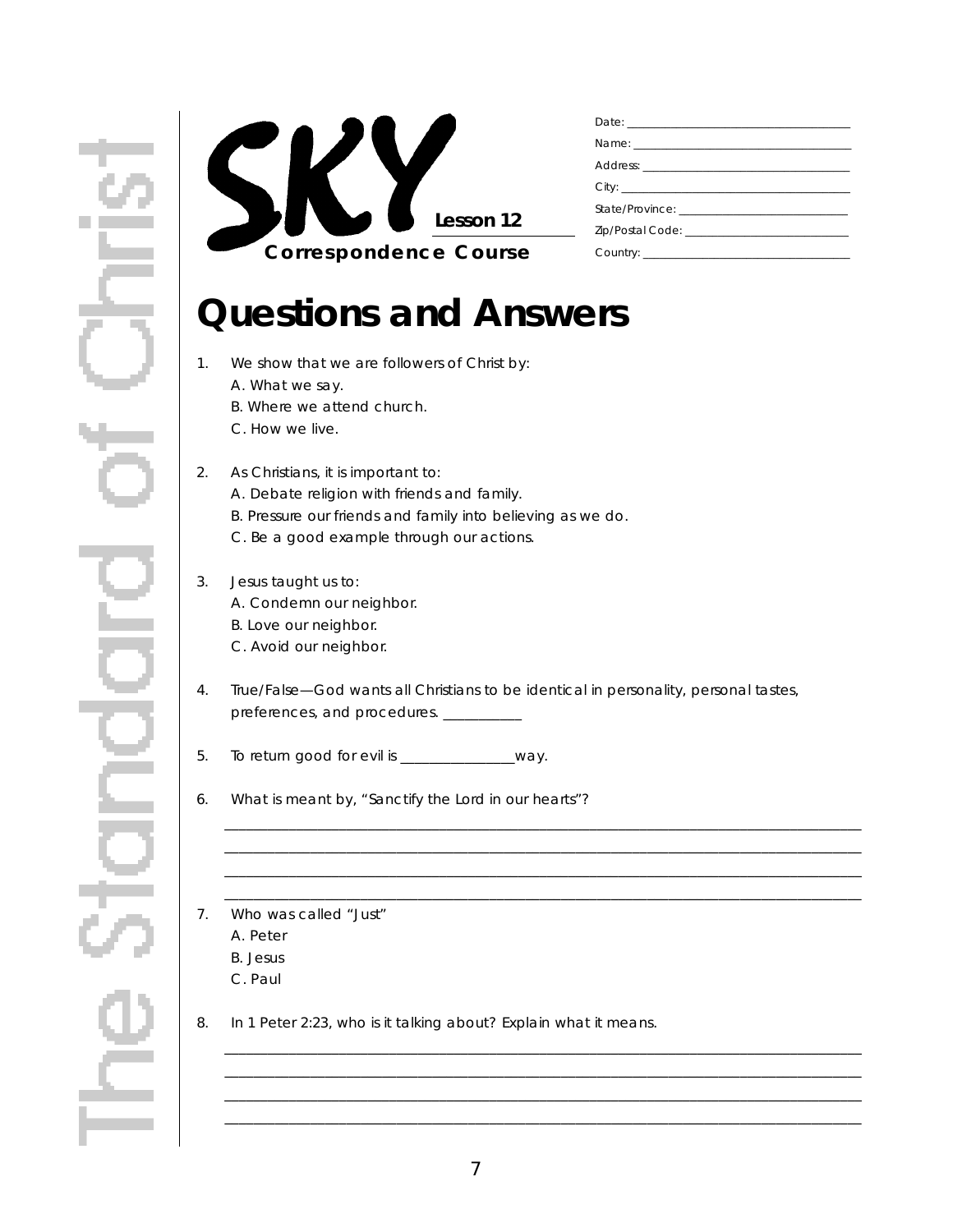|  | 9. Having a conscience means: |  |
|--|-------------------------------|--|
|  |                               |  |

- A. Knowing what is right and wrong.
- B. Doing wrong and covering it up.
- C. Being evil but not appearing so.

10. True/False— When you have a good conscience, you will not be afraid. \_\_\_\_\_\_\_\_

11. True/False-A person who follows their conscience cannot do evil. \_\_\_\_\_\_\_\_

12. What does it say in Psalm 118:6?

13. Who built the ark and had a clear conscience? Why did he have a clear conscience?

\_ \_ \_ \_ \_ \_ \_ \_ \_ \_ \_ \_ \_ \_ \_ \_ \_ \_ \_ \_ \_ \_ \_ \_ \_ \_ \_ \_ \_ \_ \_ \_ \_ \_ \_ \_ \_ \_ \_ \_ \_ \_ \_ \_ \_ \_ \_ \_ \_ \_ \_ \_ \_ \_ \_ \_ \_ \_ \_ \_ \_ \_ \_ \_ \_ \_ \_ \_ \_ \_ \_ \_ \_ \_ \_ \_ \_ \_ \_ \_ \_ \_ \_ \_ \_ \_ \_ \_ \_ \_ \_ \_ \_ \_ \_ \_ \_ \_ \_ \_ \_ \_ \_ \_ \_ \_ \_ \_ \_ \_ \_ \_ \_ \_ \_ \_ \_ \_ \_ \_ \_ \_ \_ \_ \_ \_ \_ \_ \_ \_ \_ \_ \_ \_ \_ \_ \_ \_ \_ \_ \_ \_ \_ \_ \_ \_ \_ \_ \_ \_ \_ \_ \_ \_ \_ \_ \_ \_ \_ \_ \_ \_ \_ \_ \_ \_ \_ \_ \_ \_ \_ \_ \_ \_ \_ \_ \_ \_ \_ \_ \_ \_ \_ \_ \_ \_ \_ \_ \_ \_ \_ \_ \_ \_ \_ \_ \_ \_ \_ \_ \_ \_ \_ \_ \_ \_ \_ \_ \_ \_

\_ \_ \_ \_ \_ \_ \_ \_ \_ \_ \_ \_ \_ \_ \_ \_ \_ \_ \_ \_ \_ \_ \_ \_ \_ \_ \_ \_ \_ \_ \_ \_ \_ \_ \_ \_ \_ \_ \_ \_ \_ \_ \_ \_ \_ \_ \_ \_ \_ \_ \_ \_ \_ \_ \_ \_ \_ \_ \_ \_ \_ \_ \_ \_ \_ \_ \_ \_ \_ \_ \_ \_ \_ \_ \_ \_ \_ \_ \_ \_ \_ \_ \_ \_ \_ \_ \_ \_ \_ \_ \_ \_ \_ \_ \_ \_ \_ \_ \_ \_ \_ \_ \_ \_ \_ \_ \_ \_ \_ \_ \_ \_ \_ \_ \_ \_ \_ \_ \_ \_ \_ \_ \_ \_ \_ \_ \_ \_ \_ \_ \_ \_ \_ \_ \_ \_ \_ \_ \_ \_ \_ \_ \_ \_ \_ \_ \_ \_ \_ \_ \_ \_ \_ \_ \_ \_ \_ \_ \_ \_ \_ \_ \_ \_ \_ \_ \_ \_ \_ \_ \_ \_ \_ \_ \_ \_ \_ \_ \_ \_ \_ \_ \_ \_ \_ \_ \_ \_ \_ \_ \_ \_ \_ \_ \_ \_ \_ \_ \_ \_ \_ \_ \_ \_ \_ \_ \_ \_ \_ \_ \_\_\_\_\_\_\_\_\_\_\_\_\_\_\_\_\_\_\_\_\_\_\_\_\_\_\_\_\_\_\_\_\_\_\_\_\_\_\_\_\_\_\_\_\_\_\_\_\_\_\_\_\_\_\_\_\_\_\_\_\_\_\_\_\_\_\_\_\_\_\_\_\_\_\_\_\_\_\_\_\_\_\_\_\_\_\_\_\_\_\_\_\_\_\_\_\_\_\_\_\_\_\_\_\_

14. True/False—The ceremony of baptism gives us salvation. \_\_\_\_\_\_\_

15. True/False-God wants us to enjoy life. \_\_\_\_\_\_\_\_

- 16. Which chapter in the book of James deals with taming the tongue?
	- A. Chapter 1
	- B. Chapter 3
	- C. Chapter 6
- 17. Not only should we turn away from sin, but we must also
	- A. Despise sin.
	- B. Embrace sin.
	- C. Love sin.

18. Why should a person despise sin?

19. What is the meaning of baptism, and why do we need to be baptized?

20. The Christian life is fulfilled in:

- A. Learning, serving, giving, loving, and building.
- B. Deprivation, isolation, bad luck, and bad attitudes.
- C. Trouble, self-denial, persecution, and degradation.

\_ \_ \_ \_ \_ \_ \_ \_ \_ \_ \_ \_ \_ \_ \_ \_ \_ \_ \_ \_ \_ \_ \_ \_ \_ \_ \_ \_ \_ \_ \_ \_ \_ \_ \_ \_ \_ \_ \_ \_ \_ \_ \_ \_ \_ \_ \_ \_ \_ \_ \_ \_ \_ \_ \_ \_ \_ \_ \_ \_ \_ \_ \_ \_ \_ \_ \_ \_ \_ \_ \_ \_ \_ \_ \_ \_ \_ \_ \_ \_ \_ \_ \_ \_ \_ \_ \_ \_ \_ \_ \_ \_ \_ \_ \_ \_ \_ \_ \_ \_ \_ \_ \_ \_ \_ \_ \_ \_ \_ \_ \_ \_ \_ \_ \_ \_ \_ \_ \_ \_ \_ \_ \_ \_ \_ \_ \_ \_ \_ \_ \_ \_ \_ \_ \_ \_ \_ \_ \_ \_ \_ \_ \_ \_ \_ \_ \_ \_ \_ \_ \_ \_ \_ \_ \_ \_ \_ \_ \_ \_ \_ \_ \_ \_ \_ \_ \_ \_ \_ \_ \_ \_ \_ \_ \_ \_ \_ \_ \_ \_ \_ \_ \_ \_ \_ \_ \_ \_ \_ \_ \_ \_ \_ \_ \_ \_ \_ \_ \_ \_ \_ \_ \_ \_ \_ \_ \_ \_ \_ \_ \_ \_ \_ \_ \_ \_ \_ \_ \_ \_ \_ \_ \_ \_ \_ \_ \_ \_ \_ \_ \_ \_ \_ \_ \_ \_ \_ \_ \_ \_ \_ \_ \_ \_ \_ \_ \_ \_ \_ \_ \_ \_ \_ \_ \_ \_ \_ \_ \_ \_ \_ \_ \_ \_ \_ \_ \_ \_ \_ \_ \_ \_ \_ \_ \_ \_ \_ \_ \_ \_ \_ \_ \_ \_ \_ \_ \_ \_ \_ \_ \_ \_ \_ \_ \_ \_ \_ \_ \_ \_ \_ \_ \_ \_ \_ \_ \_ \_ \_ \_ \_ \_ \_ \_ \_

\_ \_ \_ \_ \_ \_ \_ \_ \_ \_ \_ \_ \_ \_ \_ \_ \_ \_ \_ \_ \_ \_ \_ \_ \_ \_ \_ \_ \_ \_ \_ \_ \_ \_ \_ \_ \_ \_ \_ \_ \_ \_ \_ \_ \_ \_ \_ \_ \_ \_ \_ \_ \_ \_ \_ \_ \_ \_ \_ \_ \_ \_ \_ \_ \_ \_ \_ \_ \_ \_ \_ \_ \_ \_ \_ \_ \_ \_ \_ \_ \_ \_ \_ \_ \_ \_ \_ \_ \_ \_ \_ \_ \_ \_ \_ \_ \_ \_ \_ \_ \_ \_ \_ \_ \_ \_ \_ \_ \_ \_ \_ \_ \_ \_ \_ \_ \_ \_ \_ \_ \_ \_ \_ \_ \_ \_ \_ \_ \_ \_ \_ \_ \_ \_ \_ \_ \_ \_ \_ \_ \_ \_ \_ \_ \_ \_ \_ \_ \_ \_ \_ \_ \_ \_ \_ \_ \_ \_ \_ \_ \_ \_ \_ \_ \_ \_ \_ \_ \_ \_ \_ \_ \_ \_ \_ \_ \_ \_ \_ \_ \_ \_ \_ \_ \_ \_ \_ \_ \_ \_ \_ \_ \_ \_ \_ \_ \_ \_ \_ \_ \_ \_ \_ \_ \_ \_ \_ \_ \_ \_ \_\_\_\_\_\_\_\_\_\_\_\_\_\_\_\_\_\_\_\_\_\_\_\_\_\_\_\_\_\_\_\_\_\_\_\_\_\_\_\_\_\_\_\_\_\_\_\_\_\_\_\_\_\_\_\_\_\_\_\_\_\_\_\_\_\_\_\_\_\_\_\_\_\_\_\_\_\_\_\_\_\_\_\_\_\_\_\_\_\_\_\_\_\_\_\_\_\_\_\_\_\_\_\_\_